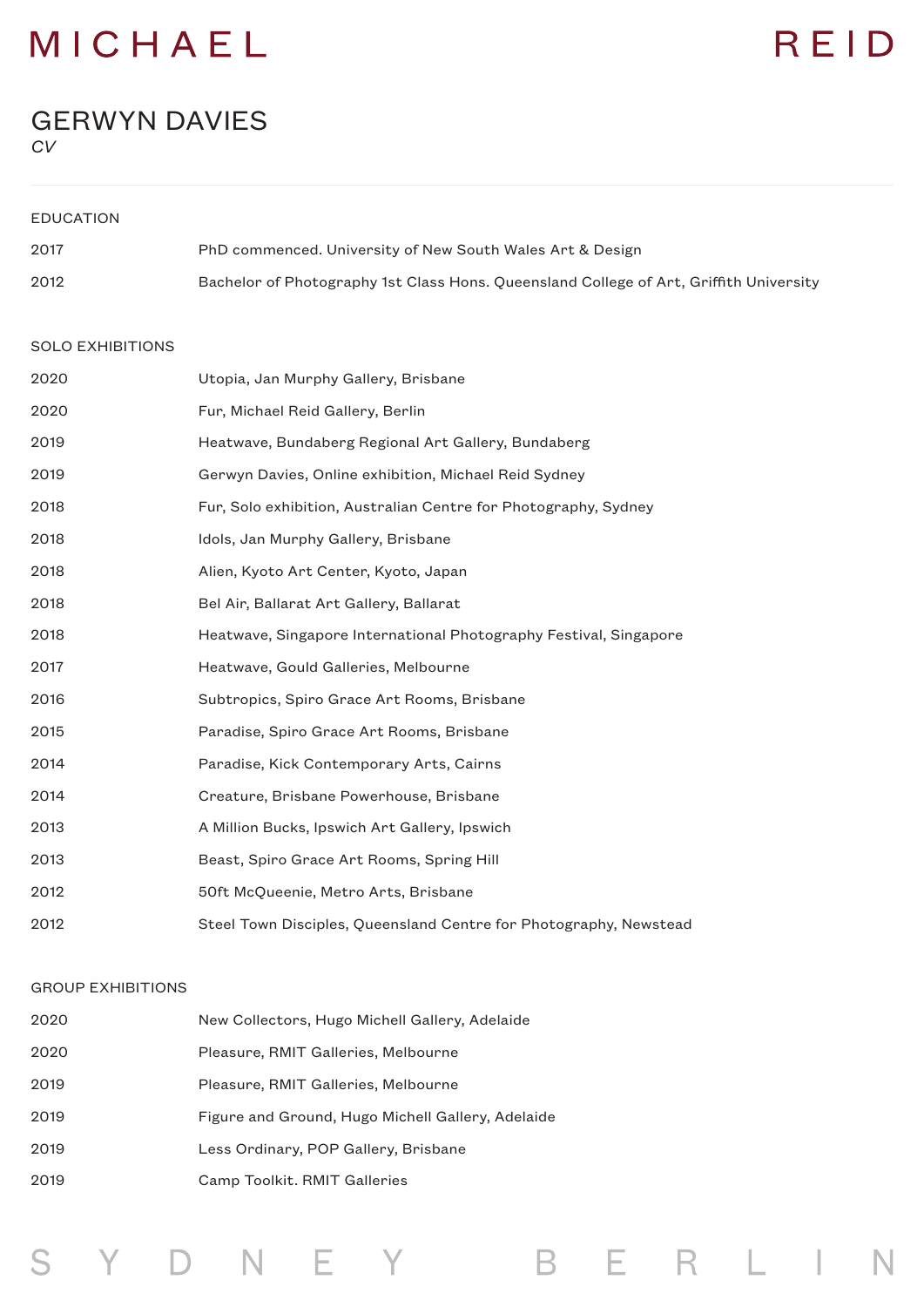### MICHAEL

### REID

#### GERWYN DAVIES

*CV*

| 2018 | Dress Code, Museum of Brisbane, Brisbane                                                 |
|------|------------------------------------------------------------------------------------------|
| 2018 | Spring 1883, Jan Murphy Gallery, The Windsor, Melbourne                                  |
| 2018 | Class Act, Outer Space ARI, Brisbane                                                     |
| 2018 | We the people that live for the beautiful, Bondi Pavillion, Sydney                       |
| 2018 | Sunshine Coast Art Prize, Caloundra Regional Gallery                                     |
| 2018 | Josephine Ulrick and Win Schubert Photography Prize, Gold Coast City Gallery, Gold Coast |
| 2017 | Fisher's Ghost Art Award, Campbelltown Arts Centre, Sydney                               |
| 2016 | Clayton Utz Art Prize exhibition, Brisbane                                               |
| 2014 | The Churchie Emerging Art Prize, Griffith University Art Gallery                         |
| 2012 | Photo LA, Los Angeles, USA                                                               |
| 2012 | Flipside: Contemporary Australian Photography, Bergamot Station, Los Angeles, USA        |
| 2013 | Polarized: Political Photomedia in Queensland. Colour Factory, Melbourne                 |
| 2013 | Uncanny, Group Exhibition, Judith Wright Centre, Fortitude Valley                        |

#### SELECTED AWARDS & GRANTS

S Y D N E Y

| 2020 | Highly Commended, The Alice Art Prize                                               |
|------|-------------------------------------------------------------------------------------|
| 2019 | Finalist, Sunshine Coast Art Prize                                                  |
| 2019 | Finalist, The William and Winifred Bowness Photography Prize, Monash Gallery of Art |
| 2019 | Finalist, Olive Cotton Award for Photographic Portraiture                           |
| 2019 | Finalist, Portrait Prize Brisbane                                                   |
| 2018 | Finalist, Kyoto Arts Centre Exchange, Australia Council Residency and Grant         |
| 2018 | Artist Residency, Museum of Brisbane                                                |
| 2017 | Finalist, Fisher's Ghost Art Award, Campbelltown Arts Centre                        |
| 2017 | UNSW PostGrad Research Scholarship                                                  |
| 2014 | Finalist, Churchie National Emerging Art Prize                                      |
| 2012 | Recipient of Ipswich Arts Foundation Scholarship                                    |
| 2012 | Capture Magazine Top Emerging Fashion/Editorial Photographer                        |

BERLIN